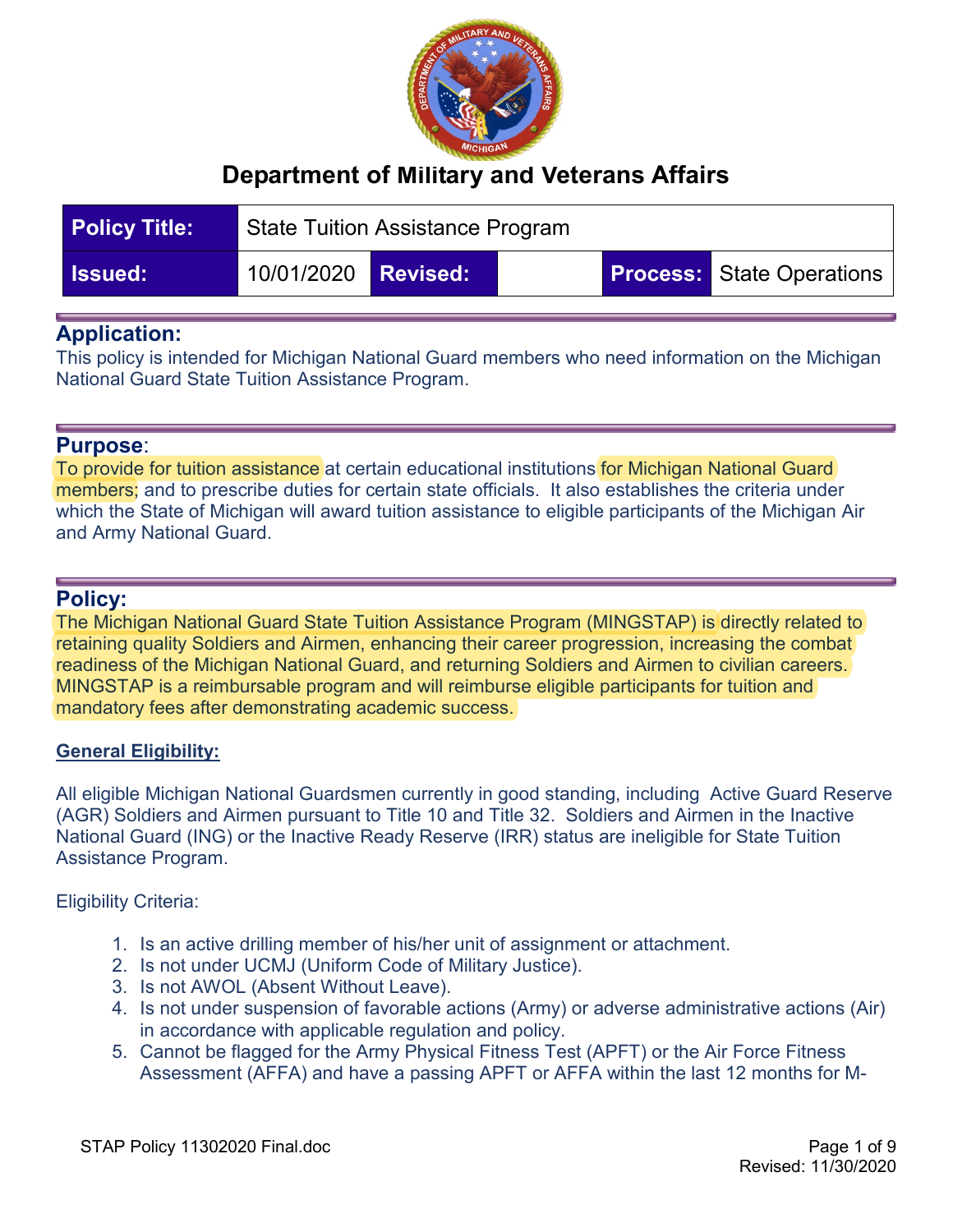

DAY and within the last 6 months for Army Guard Reserve (AGR); or has a physical profile exempting them from completing a fitness test.

- 6. Cannot be flagged for Height/Weight (HT/WT) and must have a compliant date within the last 12 months for M-DAY and AGR.
- 7. Completed basic military training or its equivalent, as defined by regulations before the first day of class.
- 8. Any other criteria determined by the Adjutant General consistent with Michigan National Guard recruiting and retention requirements.

### **Rate of Reimbursement:**

The Adjutant General has determined that the State Tuition Assistance Program will reimburse up to 100% of an eligible participant's tuition and mandatory fees per academic year at the maximum rate of \$600 per credit hour not to exceed the limits listed below. In order for a course to be reimbursed it must be passed with a 2.0 on a 4.0 scale for undergraduate work or a 3.0 on a 4.0 scale for graduate work or a passing grade for certificate or training programs.

Training Programs – up to \$6000 Certificate Programs – up to \$6000 Master's Degree – up to \$6000 Associate Degree – up to \$14,400 Baccalaureate Degree – up to \$14,400

## **Duplication of Benefits:**

Federal Tuition Assistance (FTA) must be used first with the following exceptions.

- 1. Service members who use FTA for any portion of their undergrad degree and who are working towards their Master's degree, but have not yet completed Advance Leadership Course (ALC), Warrant Officer Advanced Course (WOAC), or Career Captains Course (CCC).
- 2. Service members that are currently using Chapter 1606 GI Bill or Chapter 1607 GI Bill.
- 3. Service members working for a degree higher than a Master's (Doctorate or Professional).
- 4. APFT/AFFA/HT/WT information is not correct due to the lag time between SIBX and GoArmyEd.
- 5. Service member used the max 16 credits or \$4000 for the fiscal year.
- 6. Service members that are in a VA work study program are not eligible for FTA.
- 7. ROTC SMP cadets that are on any type of scholarship to include room and board are not eligible for FTA.
- 8. Airforce M-Day member who is not authorized FTA.
- 9. If Service member is required to re-enlist to utilize FTA.
- 10.Other circumstances MAY be considered on a case by case basis.

The State Tuition Assistance Program may be combined with Federal Tuition Assistance and may be used in conjunction with GI Bill Programs and other aid, provided the service members are otherwise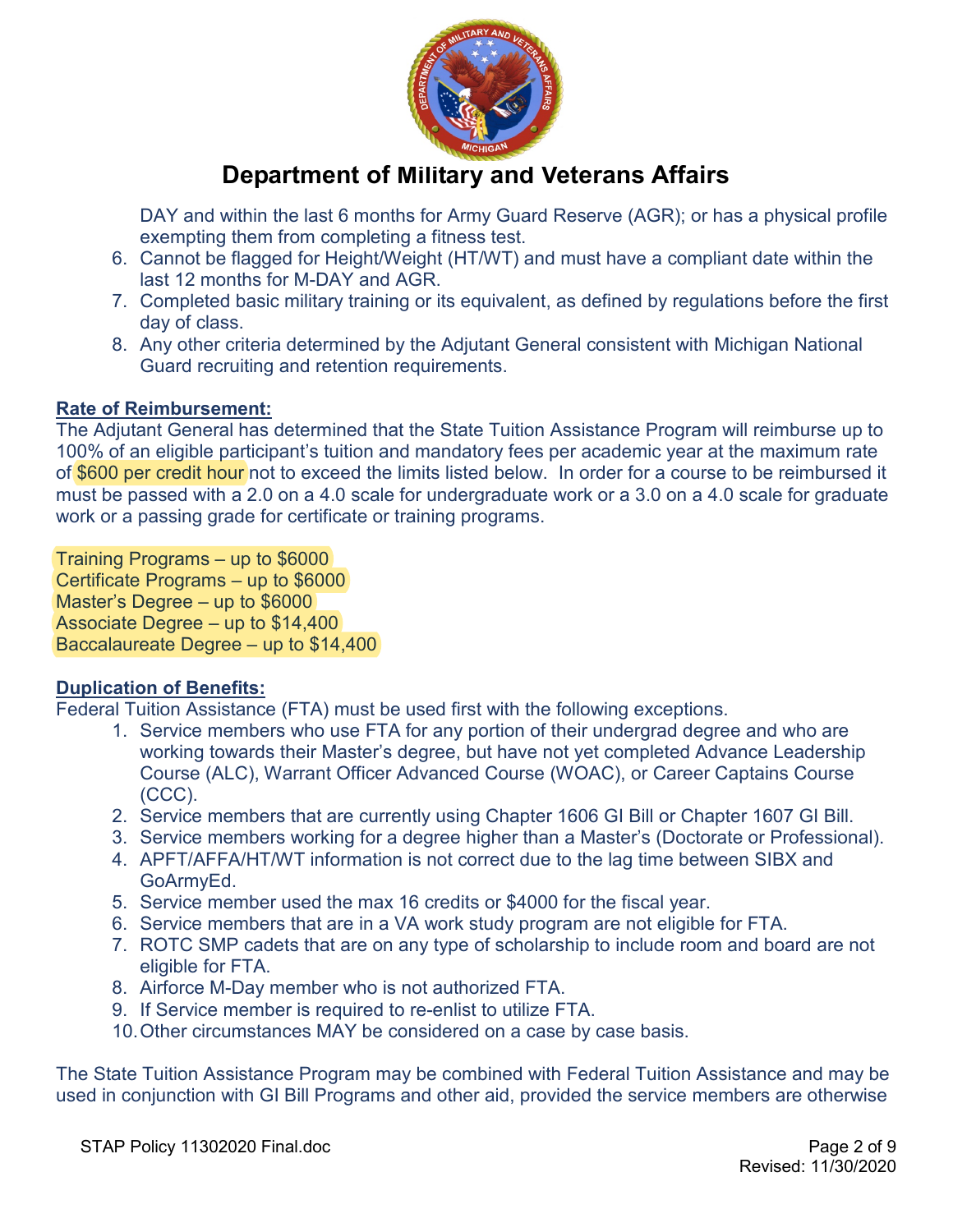

qualified and does not exceed 100% of the cost of attendance (cost of attendance does not include room and board).

#### **Recoupment:**

If an eligible participant received tuition assistance for courses that they were not authorized, that eligible participant shall reimburse the fund in an amount and in a manner prescribed by the Adjutant General unless the eligible participant was deployed in a state or federal status that resulted in the eligible participant's inability to complete the course of study. In that case, the matter shall be determined by the Adjutant General.

### **Deadlines:**

An eligible participant has 14 calendar days after the start of class to submit their application. Example: If classes started on August 28, 2019 you would have to have your application submitted on or before September 11, 2019.

An eligible participant must submit a new application for every academic year. The applications open on April 1st.

An eligible participant must submit their reimbursement request, along with supporting documentation within 30 calendar days after the last day of class. Because reimbursement is subject to the availability of funds it is based on a first come first serve basis as determined by the submission date of the reimbursement request, not the date the application was submitted.

#### **Maximum Lifetime Benefit:**

The maximum lifetime benefit under the State Tuition Assistance Program is funding for up to 144 semester hours of undergraduate credit or a baccalaureate degree, whichever comes first and up to 42 semester hours towards a master's degree.

## **Authorized Uses:**

The State Tuition Assistance Program applies to any course of study that is intended to culminate in vocational or technical training, a certificate, or the eligible participant's first associate degree, bachelor's degree, master's or first professional degree. The State Tuition Assistance Program does not allow you to work on a degree lower than one you already possess. The State Tuition Assistance Program will reimburse for the following:

- a. Training Programs Applies towards graduate lifetime limit.
- b. Certificate Programs Applies towards graduate lifetime limit.
- c. Associate Degree Applies towards undergraduate lifetime limit only one regardless of who paid for it.
- d. Baccalaureate Degree Applies towards undergraduate lifetime limit only one regardless of who paid for it.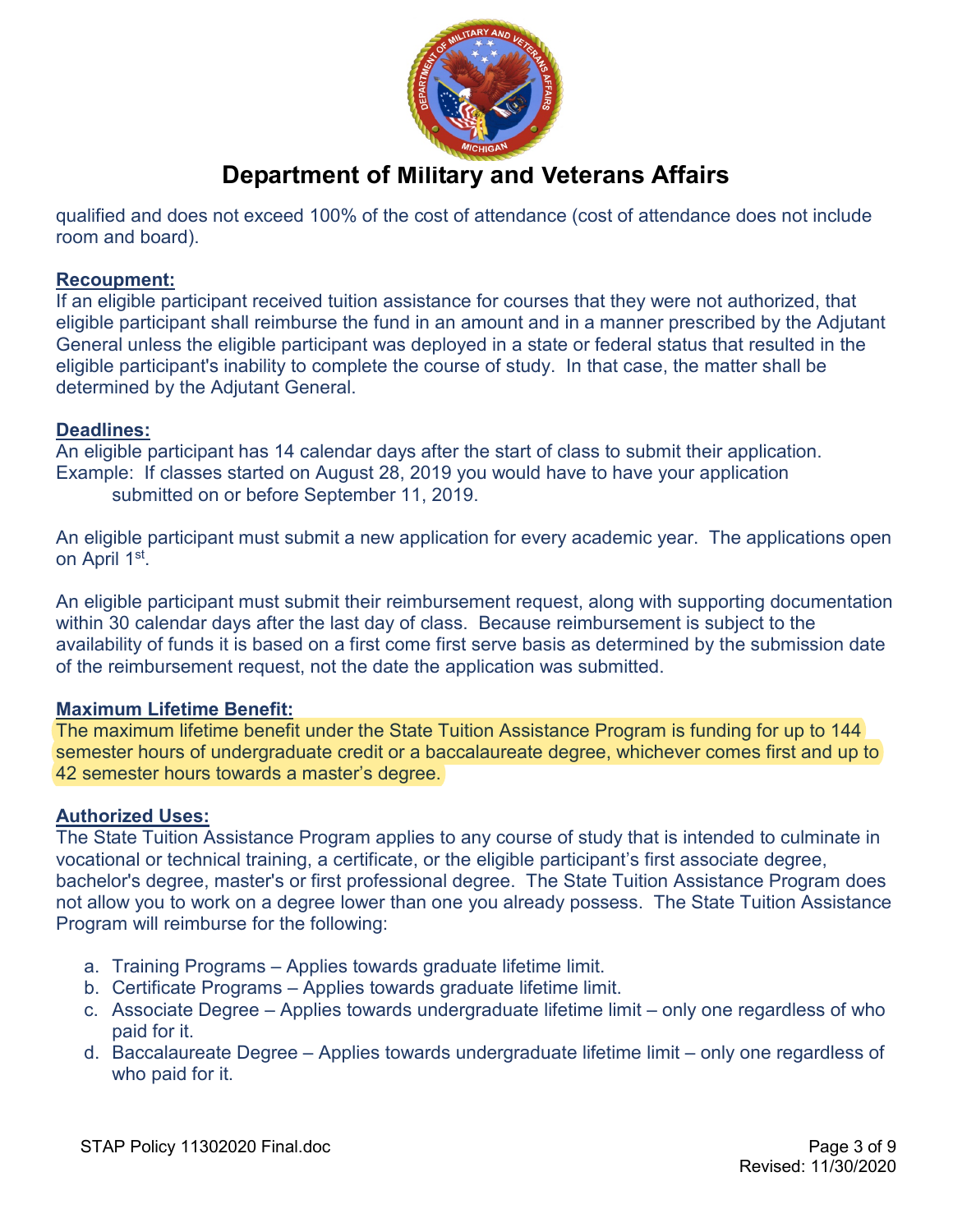

- e. Master's Degree Applies towards graduate lifetime limit only one regardless of who paid for it.
- f. A participant that already holds a Baccalaureate Degree cannot use the program to obtain a lower degree.

#### **Eligible Institutions:**

Eligible participants may be authorized to use the State Tuition Assistance Program at any eligible educational institution, such as a public or private college, university, vocational school, technical school, or trade school located in this state that is eligible to receive Federal Tuition Assistance.

The first exception to this is allowing Airmen pursuing an approved on-line degree program through the Air University General Education Mobile (GEM) or Associate to Baccalaureate Cooperative (ABC) programs until such time that the programs are offered by a Michigan-based institution to use the State Tuition Assistance Program.

The second exception to this is allowing service members who are actively/currently using the program to be grandfathered in to colleges/universities/training programs/vocational/trade schools.

#### **Eligible Courses:**

The State Tuition Assistance Program is intended to culminate in vocational or technical training, a certificate, or the student's first associate's degree, bachelor's degree, master's degree or first professional degree.

Courses taken on-line or on campus at any eligible institution located in this state or off-duty courses taken through the Air University.

Vocational, technical or trade school must submit the pass/fail documentation or a certificate of completion provided at the end of the course.

Courses a student is currently attending at the time of direct commission (AMEDD/Chaplain/JAG Corps Officers) into the MNG.

Courses which start on or after their Pay Entry Basic Date (PEBD) and end on or prior to the Service Members Expiration Term of Service (ETS) date.

#### **Ineligible Courses:**

Reimbursement is not authorized for:

- a. DMOS/AFS and/or mission-required military training courses.
- b. Courses of all types for which instruction is available through the Army e-learning portal, unless the course is a requirement for a college degree.
- c. Exam Prep Courses (e.g., GRE, GMAT).

STAP Policy 11302020 Final.doc **Page 4 of 9**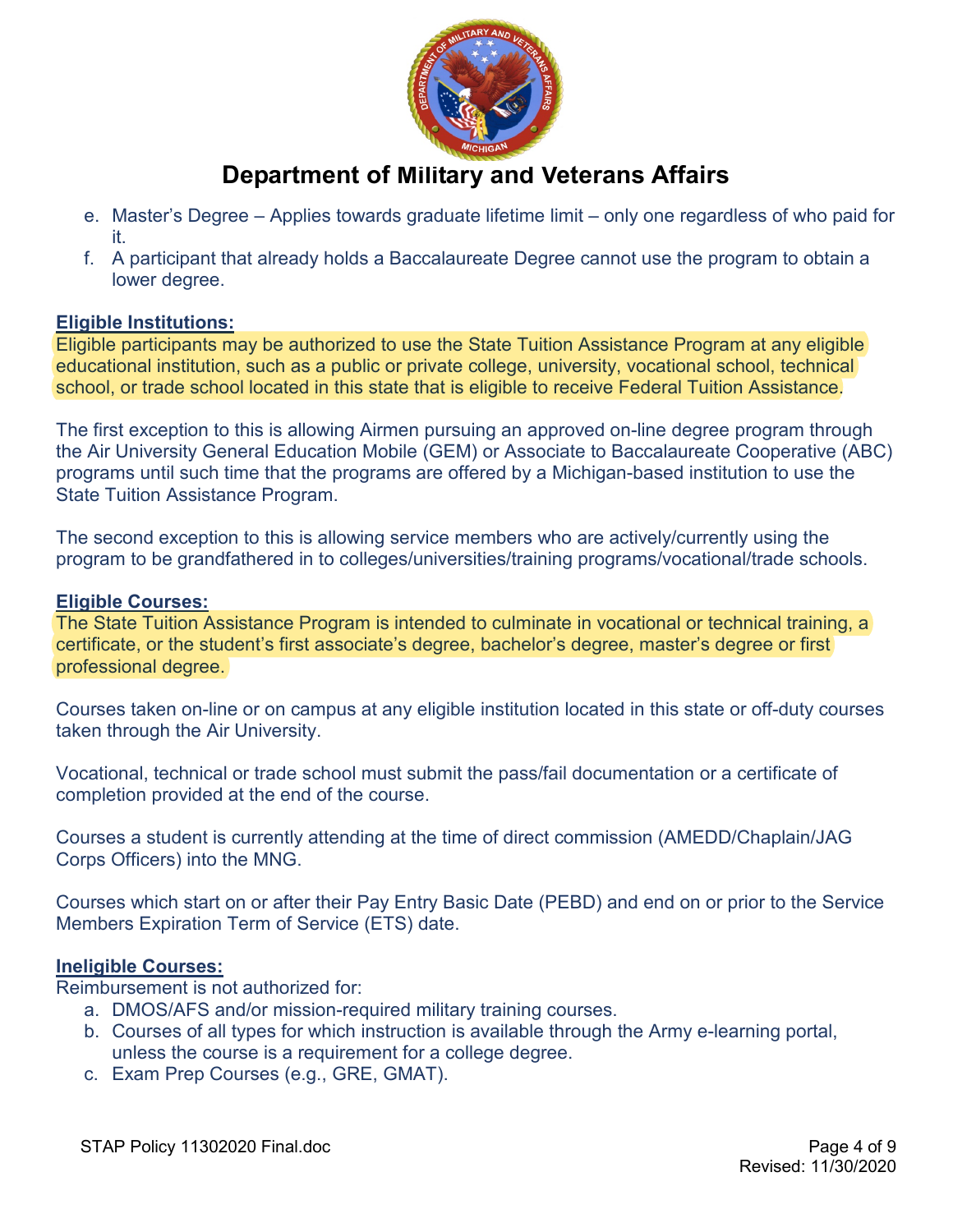

d. Courses that earn Continuing Education Units (CEUs may be paid through other funding sources).

## **Ineligible Fees & Costs:**

Fees levied by institutions not required for enrollment in a given course including:

- a. Parking privileges (can be paid only if charged as a condition of registration).
- b. Nonrefundable charges. Covered fees must be refundable to the same extent as tuition, in accordance with the institution's tuition refund policy. At a minimum, all tuition and fees must be 100 percent refundable at least up to the start of the course.
- c. Transcript fees MINGSTAP will pay for 1 per year.
- d. Medical services (Student Health Center fees can be paid only if charged as a condition of registration).
- e. Books, room and board expenses.
- f. Evaluation of portfolio/transcription for credit.
- g. Courses sponsored by continuing education departments yielding CEUs (or equivalent) that cannot be used towards degree/certificate completion.
- h. Preparatory courses for college/graduate admissions testing such as the Scholastic Assessment Test (SAT).
- i. Graduate Record Examination (GRE), Law School Aptitude Test (LSAT).
- j. Courses of all types for which instruction is available through the Army e-learning portal, unless the course is a requirement for a college degree.
- k. Costs associated with Study Abroad travel.

## **Suspension of Eligibility:**

Soldiers and Airmen who are not satisfactorily fulfilling their military obligations but have not been discharged or separated will have all State Tuition Assistance payments immediately suspended. If the Soldier or Airman's conduct is corrected and/or satisfactory participation is resumed, the suspension will be lifted effective the next academic year.

#### **Termination of Eligibility:**

A Soldier or Airman's eligibility for the State Tuition Assistance Program will be terminated if the Soldier or Airman transfers to the National Guard of another state, to the United States Army Reserve or enlists into active military duty.

#### **Service Obligation:**

Soldiers and Airmen who use the State Tuition Assistance Program will not incur an additional service obligation. Only courses that start after a Soldier or Airman's PEBD (Pay Entry Base Date) or end prior to a Soldier or Airman's ETS (Expiration Term of Service) are eligible for the State Tuition Assistance Program.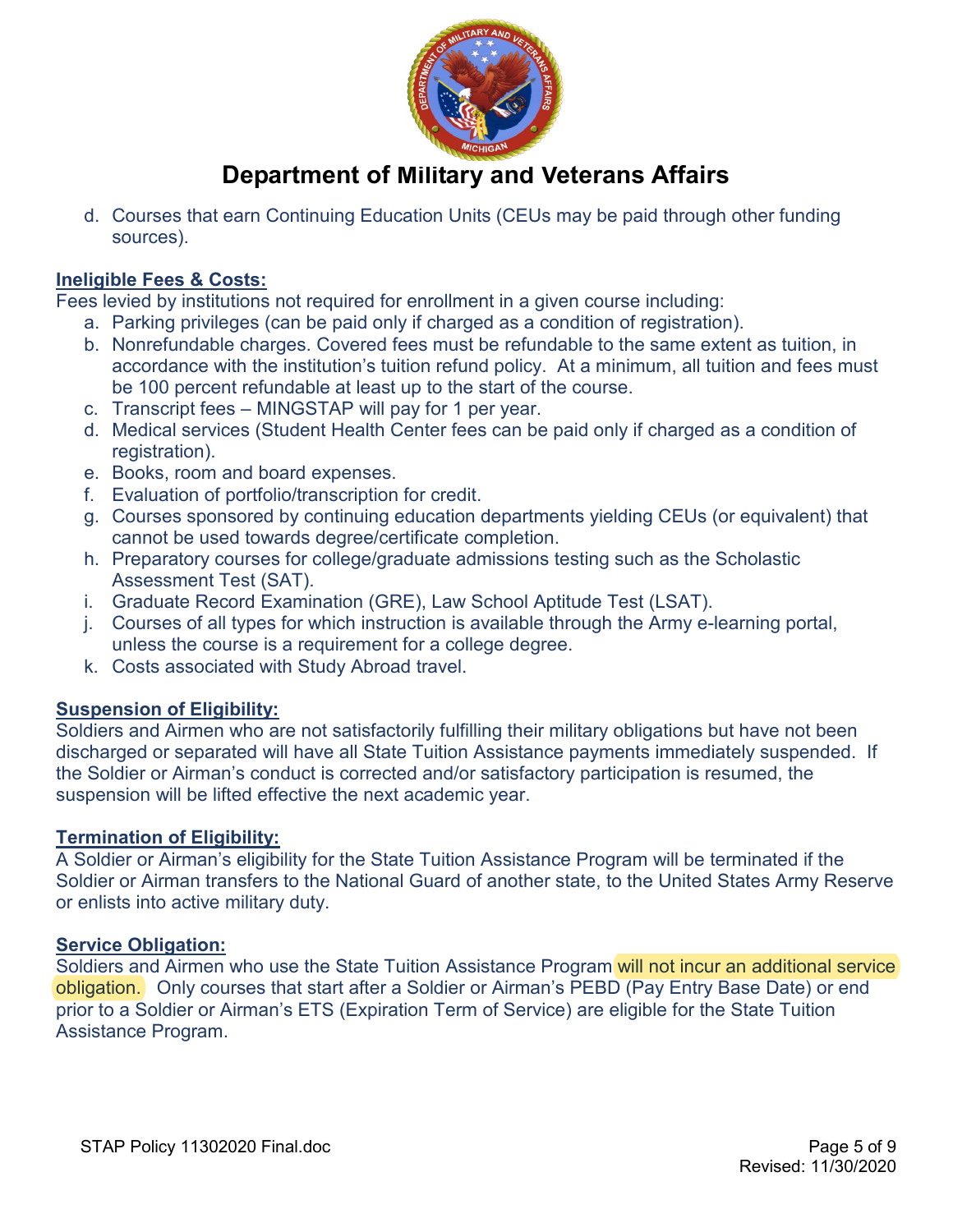

#### **Exception to Policy:**

When extenuating circumstances exist, a request for exception to policy may be initiated in writing by the Soldier or Airman and endorsed by his/her chain of command to the Michigan Army National Guard Education Services Office. The request must clearly explain the circumstances that may merit an exception to policy. Some examples may include deployment issues, State Active Duty issues, military training conflicts that result in missed suspense's or delays, or medical issues that disrupt civilian education.

#### **Fraud, Waste and Abuse:**

The submission of a falsified grade report, transcript, final fee statement, fraudulent application form or an attempt to receive funds to which a member is not due will result in termination with recoupment and suspension from the State Tuition Assistance Program for a minimum of one year. A Service Member who received State Tuition Assistance funds utilizing a falsified grade report, transcript, final fee statement or fraudulent application may be subject to prosecution under the Michigan Code of Military Justice or the Uniform Code of Military Justice.

Recoupments will be processed in accordance with DMVA policies and procedures and may include tax refund intercepts.

## **Legal and Regulatory Governance:**

- Public Act No. 259 of 2014
- Public Act No. 531 of 2016
- Public Act No. 150 of 1967

## **Terms and Conditions:**

I understand the State of Michigan sponsors the State Tuition Assistance Program. The state legislature appropriates funds for this program annually. If, in the future, the State does not fund the State Tuition Assistance Program, or funds are depleted, neither the State of Michigan nor the Michigan National Guard is obligated to continue such a program.

I understand that the State Tuition Assistance program reimburses eligible participants after successful completion of course/programs.

I understand that the State Tuition Assistance Program will cover fees that are mandatory as a condition of enrollment.

I understand that the State Tuition Assistance Program is not authorized to reimburse books and room and board expenses.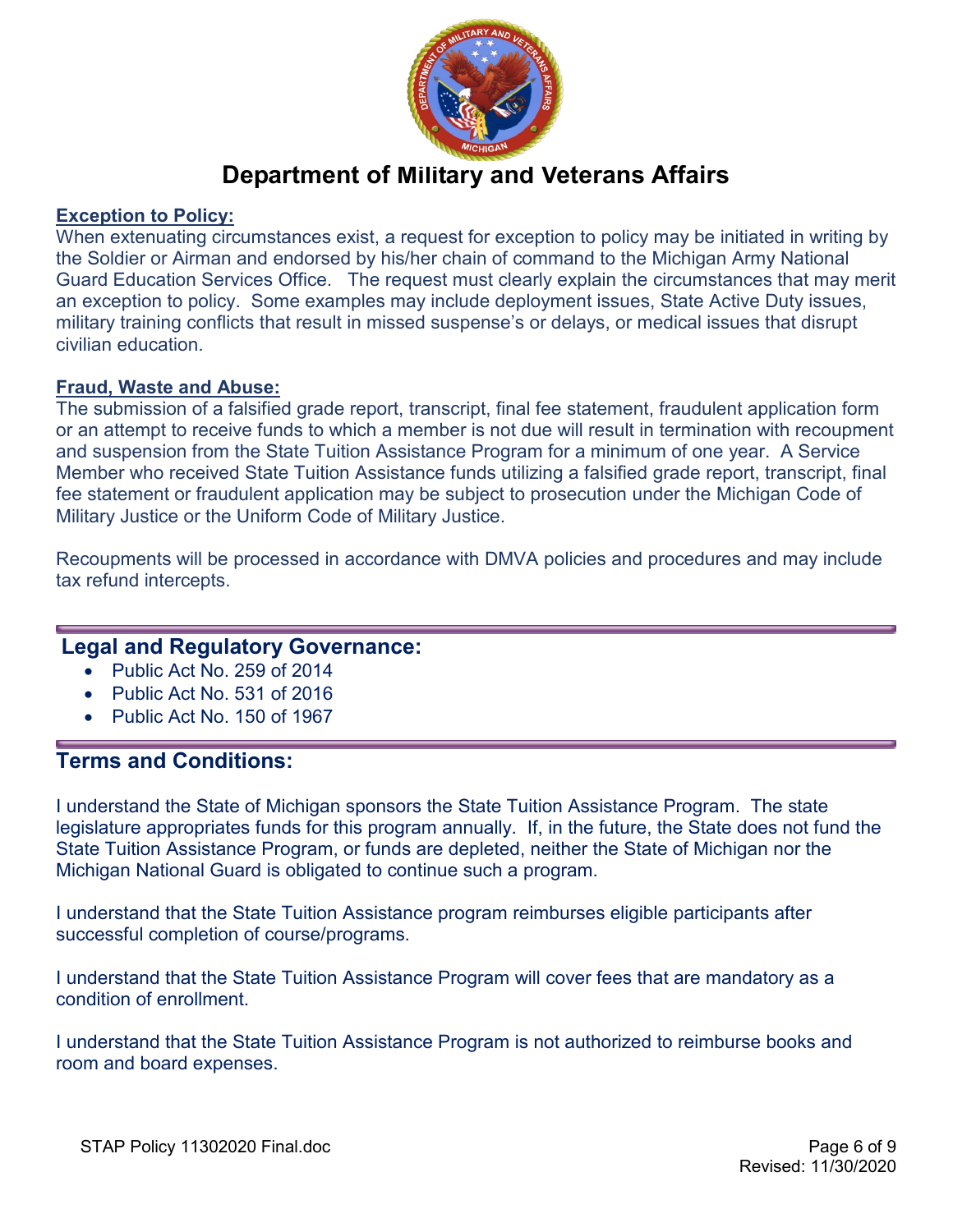

I understand I must attend an eligible educational institution, such as a public or private college, university, vocational school, technical school, or trade school located in this state that is eligible to receive Federal Tuition Assistance. Courses that earn Continuing Education Credits (CEUs) are not eligible for State Tuition Assistance Program funds.

I understand the maximum lifetime benefit that I may receive under this program is funding equivalent up to 144 semester hours of undergraduate credit or a baccalaureate degree, whichever comes first and up to 42 semester hours towards a master's degree and that vocational and certificate producing programs up to 42 credit hour equivalency.

I understand I must complete basic military training or its equivalent, as defined by regulations, before the first day of class to receive funds.

I understand that I must pass each class I am requesting reimbursement for with a 2.0 or better on a 4.0 scale for undergraduate work, or a 3.0 on a 4.0 scale for graduate work or passing grade for certificate or training programs.

I understand I must be an active member of my unit of assignment or attachment.

I understand that I cannot be under UCMJ (Uniform Code of Military Justice) action.

I understand that I cannot be AWOL (Absent Without Leave).

I understand that I must be in the Michigan National Guard until the last day of class.

I understand that I cannot receive more than 100% of the cost of attendance (cost of attendance does not include room and board).

I understand that funds from the State Tuition Assistance Program cannot be refunded to me.

I understand that I cannot be flagged for HT/WT and must have a current compliance date within the last 12 months.

I understand that I cannot be flagged for APFT or AFFA and must have a current test within the last 12 months if M-Day and within 6 months if AGR.

I understand that I must apply for FTA in order to be eligible for the State Tuition Assistance Program unless I meet one of the criteria to be exempt.

I understand that the courses I take must be a part of an approved degree program in order to be eligible for reimbursement.

STAP Policy 11302020 Final.doc **Page 7 of 9**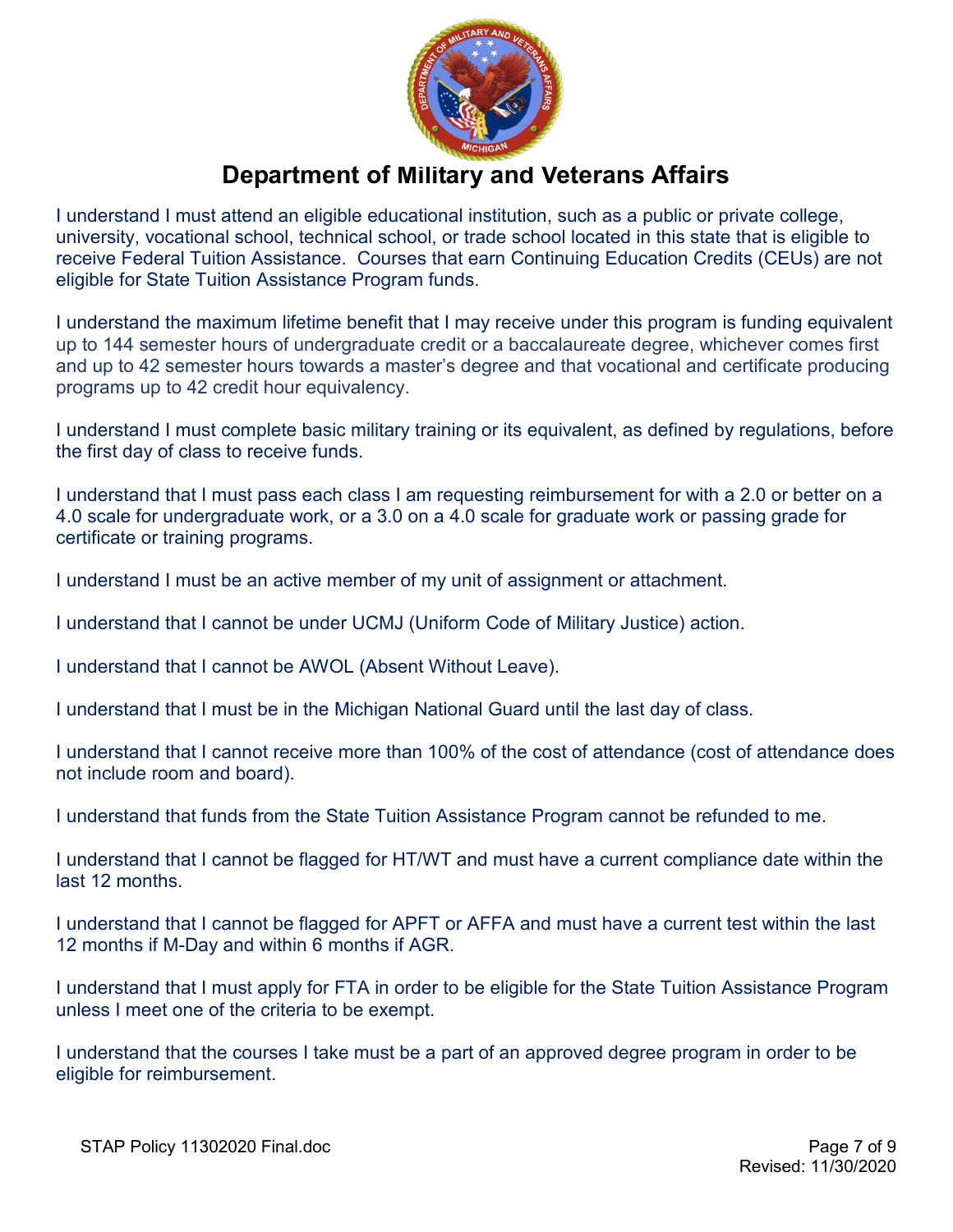

I understand that if at any point I fail to meet all the criteria of the program, I may be denied reimbursement.

I understand that reimbursement is based on a first come first serve basis as determined by the submission of my reimbursement request, not the date I submitted my application.

I understand that I must meet all the criteria at both the time I submit my application and at the time I request reimbursement.

I understand that I am authorizing my school and the State Tuition Assistance Program to share my academic information (grades, GPA, academic status, and other academic/enrollment information) and account information (billing statements, charges, credits, payments, past due amounts, and/or collection activity) with each other. I understand that I am agreeing to waive my rights of nondisclosure of these records under applicable law with regard to the State Tuition Assistance Program. I understand this release is valid as long as I am participating in the State Tuition Assistance Program.

## **Terms and Definitions:**

#### **Active Service**

Term as defined in section 105 of the Michigan Military Act 1967, PA 150, MCL 32.505.

#### **Adjutant General**

The Adjutant General of this state.

#### **Course of Study**

An individual class, or group of classes, in which a eligible participant is enrolled for the purpose of obtaining a not yet completed training program, obtaining a not yet completed certificate program or obtaining a not yet completed associate, bachelor's or master's degree.

#### **Eligible Educational Institution**

Public or private college, university, vocational school, technical school or trade school located in this state that is eligible to receive Federal Tuition Assistance.

#### **Eligible Participant**

A member of the Michigan National Guard who meets all the following conditions:

- a. Is an active drilling member of his/her unit of assignment or attachment.
- b. Is not under UCMJ.
- c. Is not AWOL.
- d. Is not under suspension of favorable actions (Army) or adverse administrative actions (Air) in accordance with applicable regulation and policy.

STAP Policy 11302020 Final.doc **Page 8 of 9**